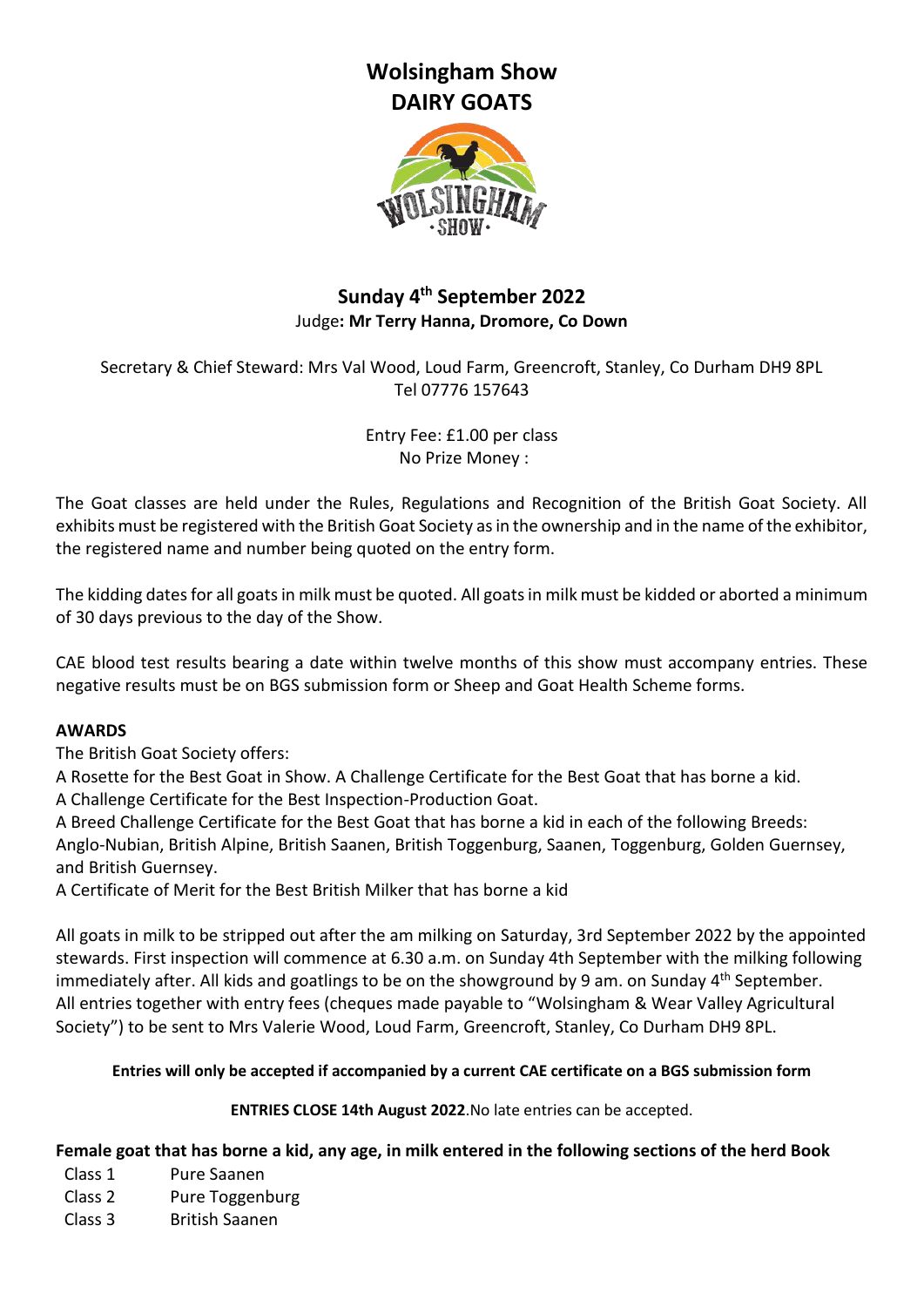- Class 4 British Toggenburg
- Class 5 British Alpine
- Class 6 Anglo Nubian
- Class 7 Golden Guernsey or British Guernsey
- Class 8 Any Other Variety

#### **Female goat that has not borne a kid, over one but not exceeding two years of age, entered in the following sections of the herd Book**

- Class 9 Pure Saanen
- Class 10 Pure Toggenburg
- Class 11 British Saanen
- Class 12 British Toggenburg
- Class 13 British Alpine
- Class 14 Anglo Nubian
- Class 15 Golden Guernsey/British Guernsey
- Class 16 Any Other Variety

## **Female goat over two months, but not exceeding one year, entered in the following sections of the herd Book**

- Class 17 Pure Saanen
- Class 18 Pure Toggenburg
- Class 19 British Saanen
- Class 20 British Toggenburg
- Class 21 British Alpine
- Class 22 Anglo Nubian
- Class 23 Golden Guernsey/British Guernsey
- Class 24 Any Other Variety

#### **Milking Competitions**

**Class 25**. Milking competition for goats that have only kidded once.

**Class 26.** Milking competition for goats that have kidded more than once.

CAN ALL EXHIBITORS PLEASE ENSURE WRIST BANDS ARE ATTACHED SECURELY BEFORE ENTERING THE SHOW FIELD

PLEASE FOLLOW GOVERNMENT COVID-19 GUIDELINES WHILST AT THE SHOW

PLEASE FIND UPTO DATE INFORMATION ON OUR WEBSITE AND FACEBOOK/TWITTER PAGES. TICKETS ALSO AVAILABLE VIA OUR WEBSITE[: www.wolsinghamshow.co.uk](http://www.wolsinghamshow.co.uk/)